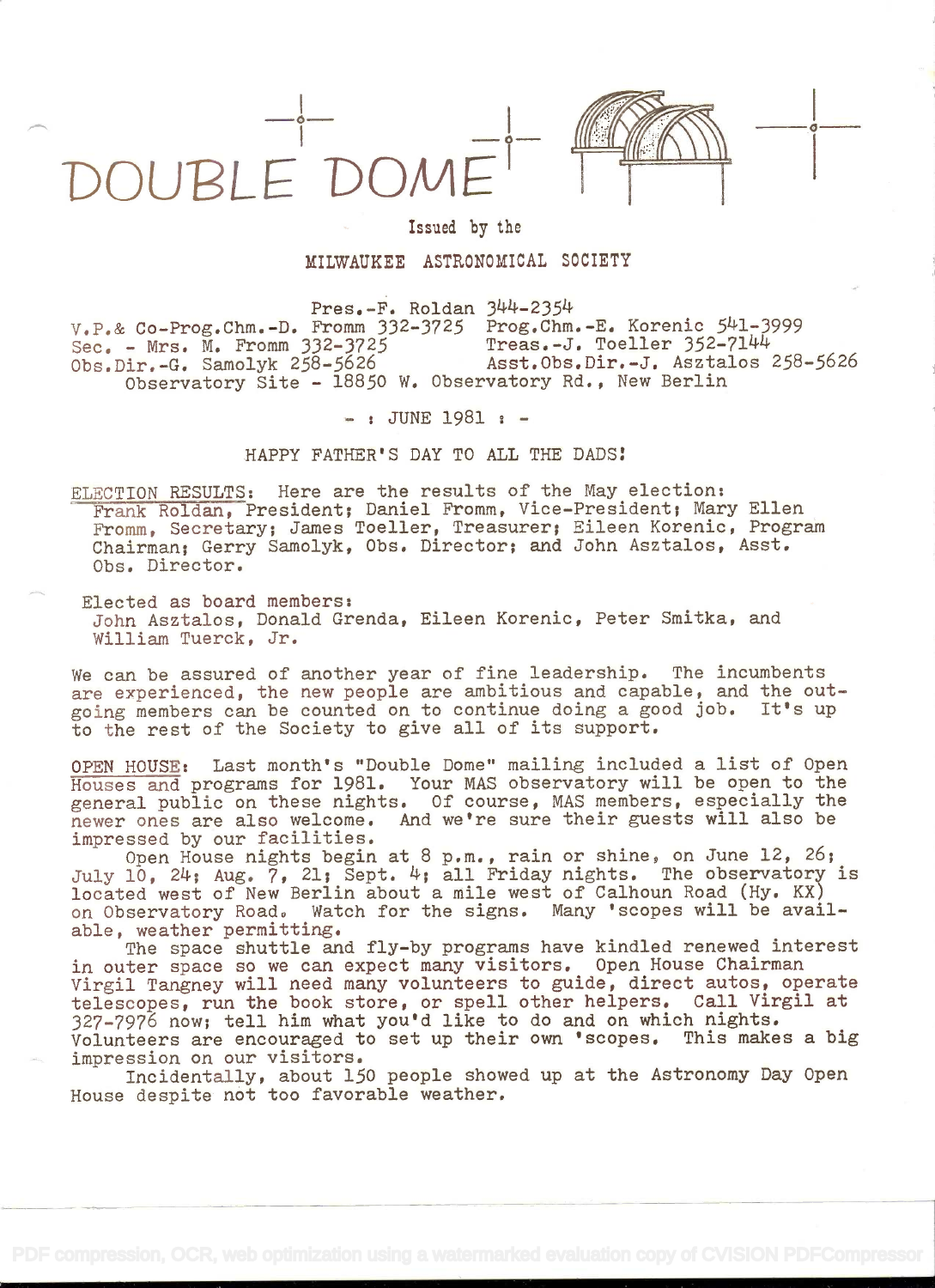MARK YOUR CALENDAR! Sunday, June 28 is Picnic-Auction day at the observatory, starting at 2 p.m. Pack the family, your favorite food, and yourself in the car and come on out to relax and enjoy the fine weather.

There'll be games, and free soda pop. Things astronomical will be auctioned, swapped, or sold. Bring your telescope or use observatory equipment for evening viewing.

Bill and Anne Albrecht, longtime MAS members who now reside in Pahala, Hawaii, will stop in. Perhaps Bill will tell us about the astronomical installations on Mauna Kea.

## 26" (66cm) TELESCOPE NEWS:

BUILDING - Floor is framed, window is being fabricated.

DOME - Working on rollers, bids on material coming in. Construction to begin soon. Need a roll of .063 thick (16 gauge) aluminum,  $4$  ft. wide X 270 ft. long.

MOUNT - Fork is done. Major components ready to go.

'SCOPE - Work starting on mirror cell. Most of design complete. Working on details.

DESIGN - Bill Tuerck desperately needs drafters and designers. Lack of drawings is delaying some parts quotes. Call 782-2844 now!

MONEY - Expenditures exceeding income and funds on hand. Need fund raising help. Pledges and donations accepted at all times.

OBSERVATORY NEWS: Much exterior scraping and primer painting has been done. We need painters. Please bring brushes and scrapers.

A new roof has been put on the future 26" Telescope workshop, thanks to Gerry Samolyk, John Asztalos, and Chris Hesseltine.

Bird-loving carpenters - heres a chance to make points with our mosquito-eating purple martins. What's left of their birdhouse did not qualify for Heritage funding, so they need a new one. Use your ideas or copy the ones at the observatory. The support pipe pole is OK.<br>Check the MAS calendar for work party dates. Please help. Much

Check the MAS calendar for work party dates. Please help. can be done in a couple of hours.

NEW MEMBERS: Roll out the red carpet for Michael Heckenkamp and son Luke of Waukesha, and Timothy Isely of Shorewood. Welcome to the Milwaukee Astronomical Society:

YOU NEED NOT PAY YOUR 1982 DUES until September, but you may pay now and avoid the rush. Use the convenient tear-off on the last page.

HELP WANTED! Eileen Korenic, our new Program Chairwoman wants to start lining up programs for future general meetings. She needs members to give talks, or give suggestions for programs. Do you know where we can get films or speakers? What would you like? Call Eileen soon at 541-3999.

PLEASE COMPLETE YOUR QUESTIONNAIRES and mail them as soon as possible. This information is vital to the 26" Telescope Program.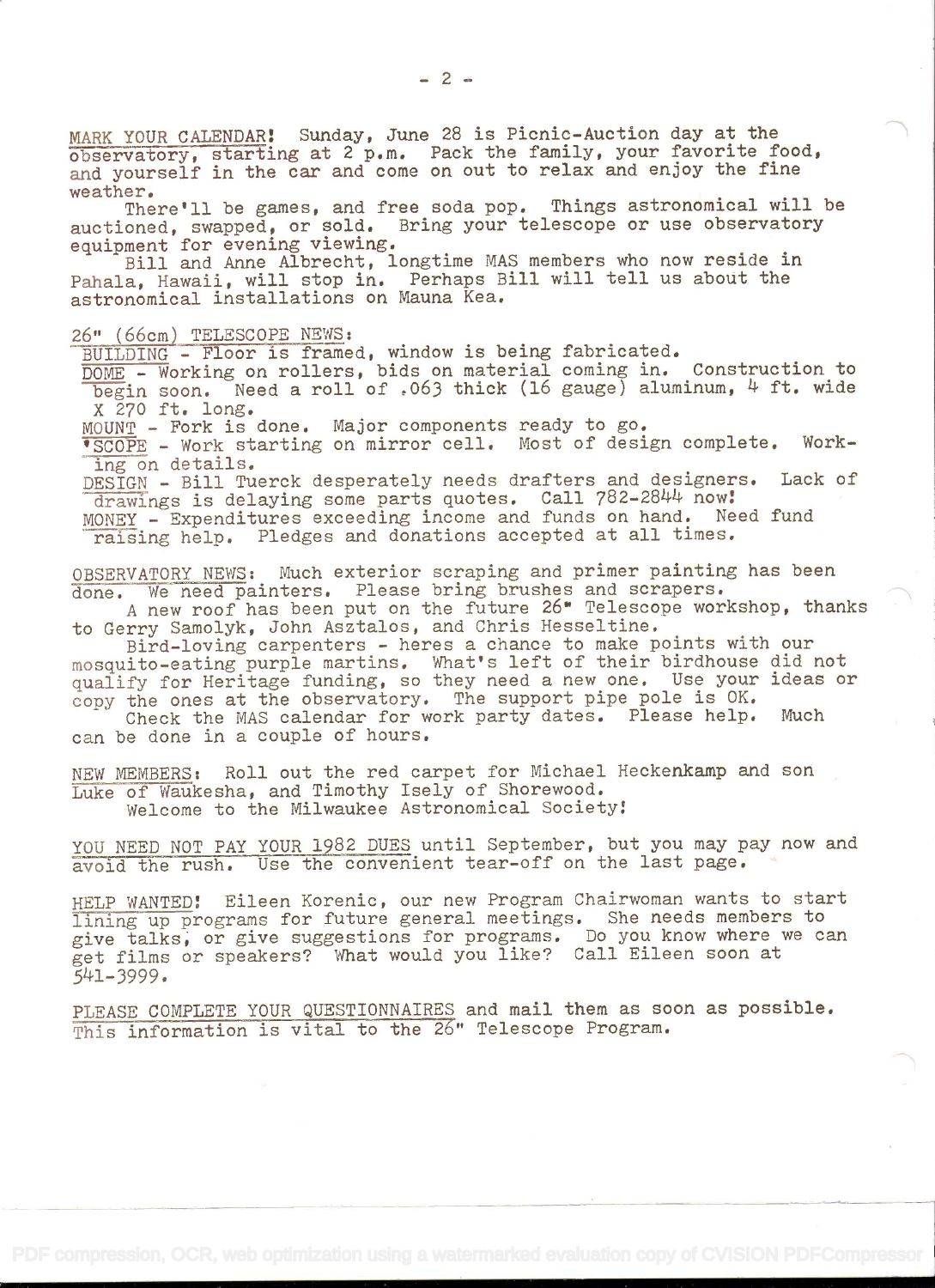IF YOU WANT INFORMATION about Astro-Con. '81 please call 933-3052. This year's national convention of the Astronomical League will convene Aug. 10-16 at Kutztown, Pa.

OBSERVATORY MEETINGS will continue to take place at the observatory the first Wednesday of each month during July, August, and September, start-Ing at 7:30 p.m.

Here is a good opportunity to learn astronomy from experienced people. Much of your equipment is not being used. What would Newton or Copernicus have done with what we have!?

1982 CONVENTION-GOLDEN ANNIVERSARY plans are becoming realities. Chairman Bill Konig has had encouraging response, but another member on each committee would make the task that much easier. Call Bill at 242-2369 and tell him what you'd like to do.

WHAT IS EARTHWATCH? EARTHWATCH is a non-profit organization that<br>deploys research expeditions to the four corners of the world. It is deploys research expeditions to the four corners of the world. your chance to share the adventure and discoveries of field research. For example, EARTHWATCH members may meet at Nantucket Island,

Mass., to study variable stars, or at Lima, Peru to seek the meaning of the Nazca lines, or at Fraserburgh, Scotland to study the stone circle site at Strichen.

Other disciplines include archaeology, marine biology, and folk lore.

Call Mrs. Virgil Tangney (327-7976) for complete information about EARTHWATCH, or write EARTHWATCH at 10 Juniper Road, Box 127, Belmont, Massachusetts 02178.

FOR SALE: Celestron 8, clock drive, criterion field tripod, 6 eyepieces, 6 filters, star diagonal & barlow. Only 10 months old. Cost over \$1,100.00 will sell for \$785.00. Contact Bob Halter at 2956 N. 77th St., Milw. 53222 or call 258-7692,

## METEOR SHOWERS:

| <b>SHOWER</b>  | NIGHT OF MAXIMUM            | PEAK RATE/HR | COMET SOURCE |
|----------------|-----------------------------|--------------|--------------|
| Delta Aquarids | Thu., July 30               |              |              |
| Perseids       | Tue. $-$ Thu., Aug. $11-13$ |              | 1862 III     |

Best viewing between midnight and dawn. Peak may occur a day or two before or after maximum date.

A PARTIAL LUNAR ECLIPSE of the moon will occur Thurs, evening, July 16 beginning at 9:05 p.m. CDST and end at 2:28 a.m. Friday morning.

BOARD MEETINGS: Board members should consult their MAS Calendar of Events for the time and location.

THIS IS THE LAST "DOUBLE DOME" until September. The MAS board of directors and officers wish everyone a safe, pleasant summer. Try to directors and officers wish everyone a safe, pleasant summer. find time to take in some or all of the events listed on the Calendar of Events.